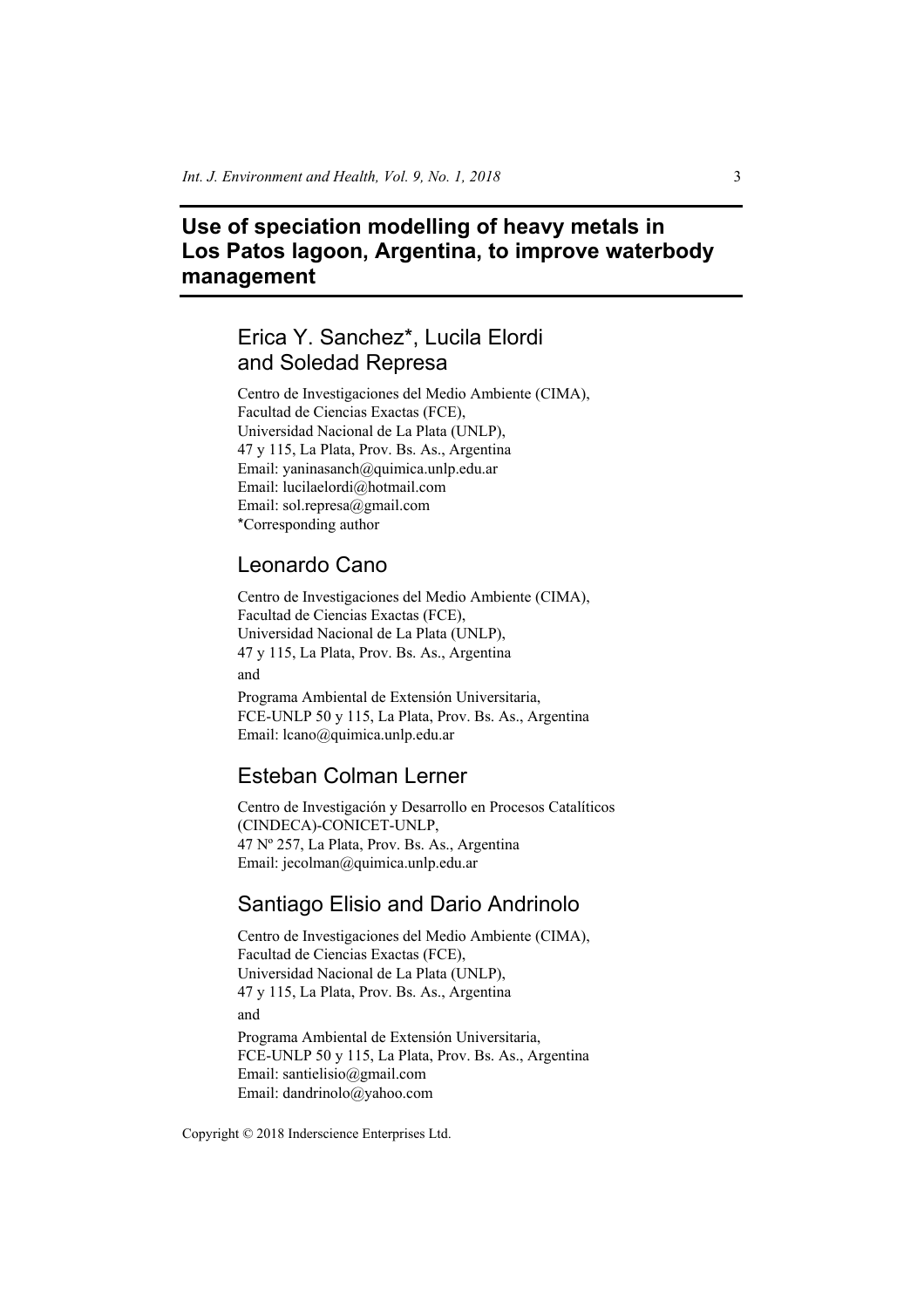## Andres Porta

Centro de Investigaciones del Medio Ambiente (CIMA), Facultad de Ciencias Exactas (FCE), Universidad Nacional de La Plata (UNLP), 47 y 115, La Plata, Prov. Bs. As., Argentina Email: aaporta@yahoo.com.ar

**Abstract:** Levels established in water quality guidelines for the protection of aquatic life are based on the total concentrations of heavy metals regardless of speciation. However, there are numerous studies that show the importance of determining both the physicochemical characterisation of water body and the total concentration of heavy metals in them, including its chemical speciation, given its specific correlation with the bioavailability. In this regard, the objective of this study is to quantify concentrations of heavy metals in Los Patos lagoon, Argentina, and to show the utility of estimating with Visual MINTEQ software the fractions in which these metals are forming aqueous inorganic species or complexed with organic matter. The results demonstrate the relevance of using speciation calculations of metal cations, particularly when their concentrations are in the order of guide levels.

**Keywords:** Visual MINTEQ; speciation; bioavailability; trace metals.

**Reference** to this paper should be made as follows: Sanchez, E.Y., Elordi, L., Represa, S., Cano, L., Lerner, E.C., Elisio, S., Andrinolo, D. and Porta, A. (2018) 'Use of speciation modelling of heavy metals in Los Patos lagoon, Argentina, to improve waterbody management', *Int. J. Environment and Health*, Vol. 9, No. 1, pp.3–15.

**Biographical notes:** Erica Y. Sanchez is working at the Institute of Environmental Studies as a Scientist, in the Universidad Nacional de la Plata. She does research about dispersion of pollutants in the atmosphere. Specifically, she is developing numeric models. Besides, she is a Teacher in charge of the practical lessons in the subject "Models of Dispersion and Environmental Distribution of Pollutants".

Lucila Elordi is a Teacher in charge of the practical lessons of Environmental Program of University Extension at the National University of La Plata. She received her Doctorate in Biology from National University of La Plata. Her current research interests include the physico-chemical and biological monitoring of water bodies.

Soledad Represa received her degree in Chemistry and Environmental Technology. Currently, she is a PhD student in Chemistry at UNLP. Her research areas include the application of remote sensing in the study of air quality and the use of GIS for risk maps.

Leonardo Cano graduated in Chemistry from the Universidad Nacional de La Plata (2006), PhD in Exact Sciences from the same University (2011). He is a Researcher of CONICET since 2013 with projects in the area of environment, pollution of water and disposal of pollutants. He is also a Teacher in charge of the practical lessons in the subject: "Transport Phenomena".

Esteban Colman Lerner is working at the Center for Research and Development of Applied Science (CINDECA) as a Scientist at the National Council of Scientific and Technical Research (CONICET). His research is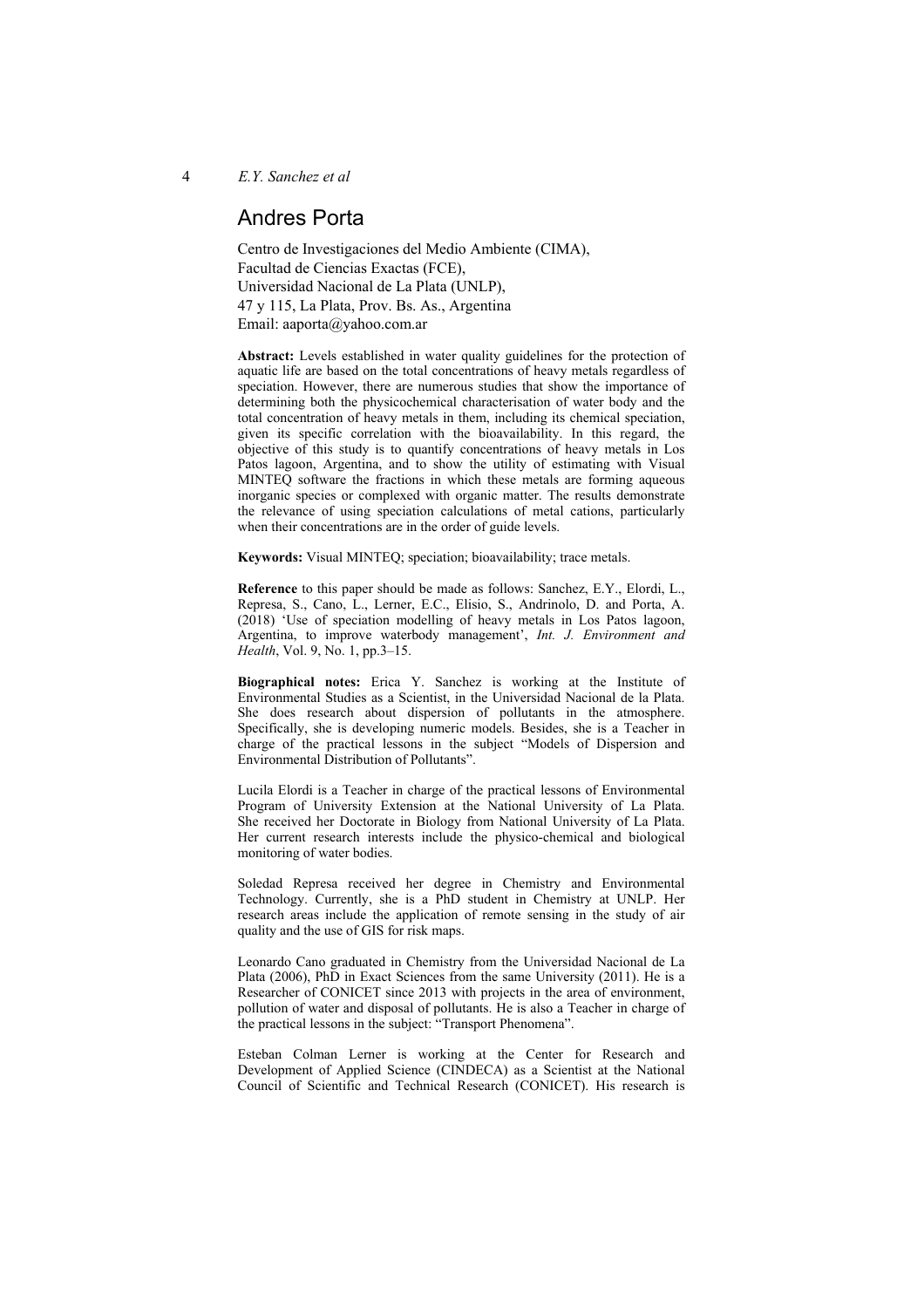developed on the levels of Volatile Organic Compounds (VOCs) and Material Particulates (MP) in the atmosphere and development of catalytic methods to mitigate its impact. In addition, he is a Teacher in charge of the practical classes of subjects "Analytical Chemistry Environmental" and "Analytical Chemistry Applied" at the National University of La Plata.

Santiago Elisio received his degree in Chemistry Engineering from the National University of La Plata. Currently, she is a PhD student in Chemistry at UNLP.

Dario Andrinolo is a Director of Environmental Program of University Extension at the National University of La Plata. He is an Independent Researcher of the National Council of Scientific and Technical Research (CONICET). His field of research includes environmental toxicology.

Andres Porta is a Vice Director of the Environmental Center (CIMA) at the University of La Plata. He is an Independent Researcher of Scientific Research Commission of the Province of Buenos Aires. He is also a Professor of Analytical Chemistry and Models of Dispersion and Environmental Distribution of Pollutants". His field of research includes environmental toxicology and chemistry, particularly referred to air pollution.

This paper is a revised and expanded version of a paper entitled 'Speciation modeling and bioavailability analysis of trace metals in water. Case study: Los Patos lagoon, Ensenada, Prov. Buenos Aires, Argentina' presented at *II International Congress of Environment Science and Technology*, Buenos Aires, 1–4 December, 2015.

#### **1 Introduction**

Constant growth of cities and occupation of natural areas with housing and industrial purposes, leading to the detriment of these areas and environmental quality, constantly generates socio-environmental conflicts. These are multi-causal in nature, and highlight the need for specific studies on pollution of water resources.

In addition, technology development and industrialisation are factors contributing to emission into the atmosphere, continuously, of a large number of toxic substances. These can be defined as compounds that exceed natural concentrations in a system and cause negative impacts on the environment (Albert, 1999). Some examples are pesticides, oils and fats, hydrocarbons and heavy metals, among others (Hart and Fuller, 1974).

Many of the pollutants that enter into a body of surface water by natural or anthropogenic means are retained in sediments deposited at the bottom of the channel, thus impacting on aquatic systems (Bohn et al., 2001; Esteves et al., 1996). These deposits, by interacting with the streams, retain contaminants thus altering the overall dynamics of the water mass (Mariani and Pompeo, 2008). Thus, variations in pH, salinity and the redox properties of the water currents can cause mobilisation and resuspension of chemical species accumulated in the sediments, even magnifying any toxic effect, as is the case of heavy metals (Ruiz et al., 1994).

Nowadays, it is entirely accepted that the toxicity and mobility of heavy metals depend primarily on their chemical form and how they are linked or attached to the solid matrix, or to inorganic and organic ligands present in the aqueous matrix. Examples of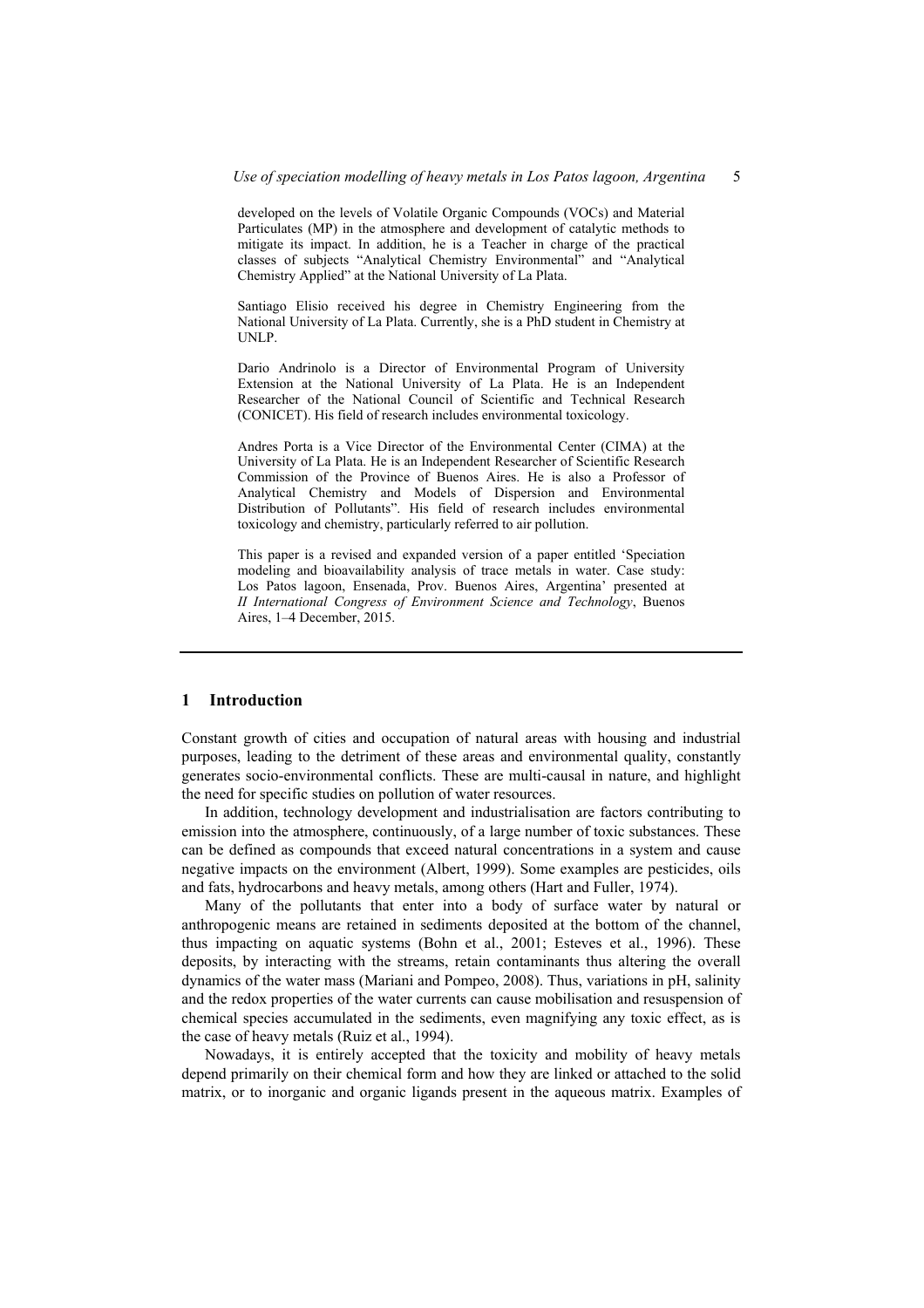interest are Hg, As, Cr, Pb, Cd, Ni and Zn, since for most organisms exposure above a threshold concentration can be harmful (Martinez Tabche et al., 2000). Ions of these items typically enter the cell through the same transport systems that are used by other physiologically important metal cations. Uptake and toxicity of heavy metals to aquatic organisms are influenced not only by their concentration, but also by their relevance to exposure time and biotic and abiotic environmental factors (Dawson and Ballatori, 1995; Markert, 1998; Wilken, 1998).

The behaviour of a metal depends on the particular species in which it is present and its reactivity does not necessarily coincide with the total concentration of metals in the environment. Hence, the behaviour of an element in the environment (bioavailability, toxicity, distribution, etc.) cannot be predicted only based on their total concentration (Bernhard et al., 1986).

To describe the behaviour of trace elements in the environmental matrix, the term 'speciation' is incorporated. Chemical speciation is defined as the distribution of a chemical element between the different forms in which it can exist (species) in a particular environment. It includes both free elements (neutral or ionised form) and the various complexes that can be formed with different ligands (Lyman, 1995). The chemical speciation in surface waters reflects the chemical complexity of that environment.

Speciation models for trace elements consider their complexing with inorganic and organic low molecular weight ligands, association with dissolved organic matter (DOM), adsorption on the surface of the particulate material, redox reactions, etc. (Castañé et al., 2003). Currently, the code Visual MINTEQ is one of the programs widely used in geochemistry modelling, and the use of code Visual MINTEQ allows modelling the balance and speciation of inorganic and organic solutes, and also determines the states of saturation with respect to different minerals phases in the system and, consequently, the direction of the reactions that may occur to reach equilibrium.

Research involving chemical speciation models have been reported in scientific journals of international publication; some of them describe patterns of behaviours related to transport, mobilisation and solubilisation of different elements into simple and complex aqueous systems, including modelling of chemical species of arsenic, mercury, cadmium, copper, lead and others in natural environments and in other environments modified by human activities (Arrieta et al., 2000; Mason and Jenkins, 1995; Santore et al., 2001). As Han et al. (2014), Meck et al. (2011) and Sjöstedt et al. (2009) show in their works, the MINTEQ software is useful and helpful for studying speciation in lakes and rivers, and to analyse the bioavailability of metals for risk assessment in aquatic species (Kawanishi, 1995; Rosenberg et al., 1998; US EPA, 2001).

Particularly, Los Patos lagoon, located in the district of Ensenada (middle basin of the Rio de La Plata) in the Province of Buenos Aires, Argentina, is a lagoon of interest to directing specific studies of environmental pollutants and its impact, since it is located in a region with constant residential and industrial growth, and little is known about these aspects (InfoGEI, 2015; Newspaper 'El Día', 2015). As well it shows the landscape, the lagoon has a rich variety of flora and fauna in an area in which coexist industries, processing plant waste, recreational areas and population centres (suburbs of Punta Lara, Villa del Plata and Piria). Its artificial origin (quarry land and crude) has not limited its insertion into the landscape of the region as an aquatic ecosystem that is attractive for decades (Gimenez et al., 2010; IDEBA, 2015).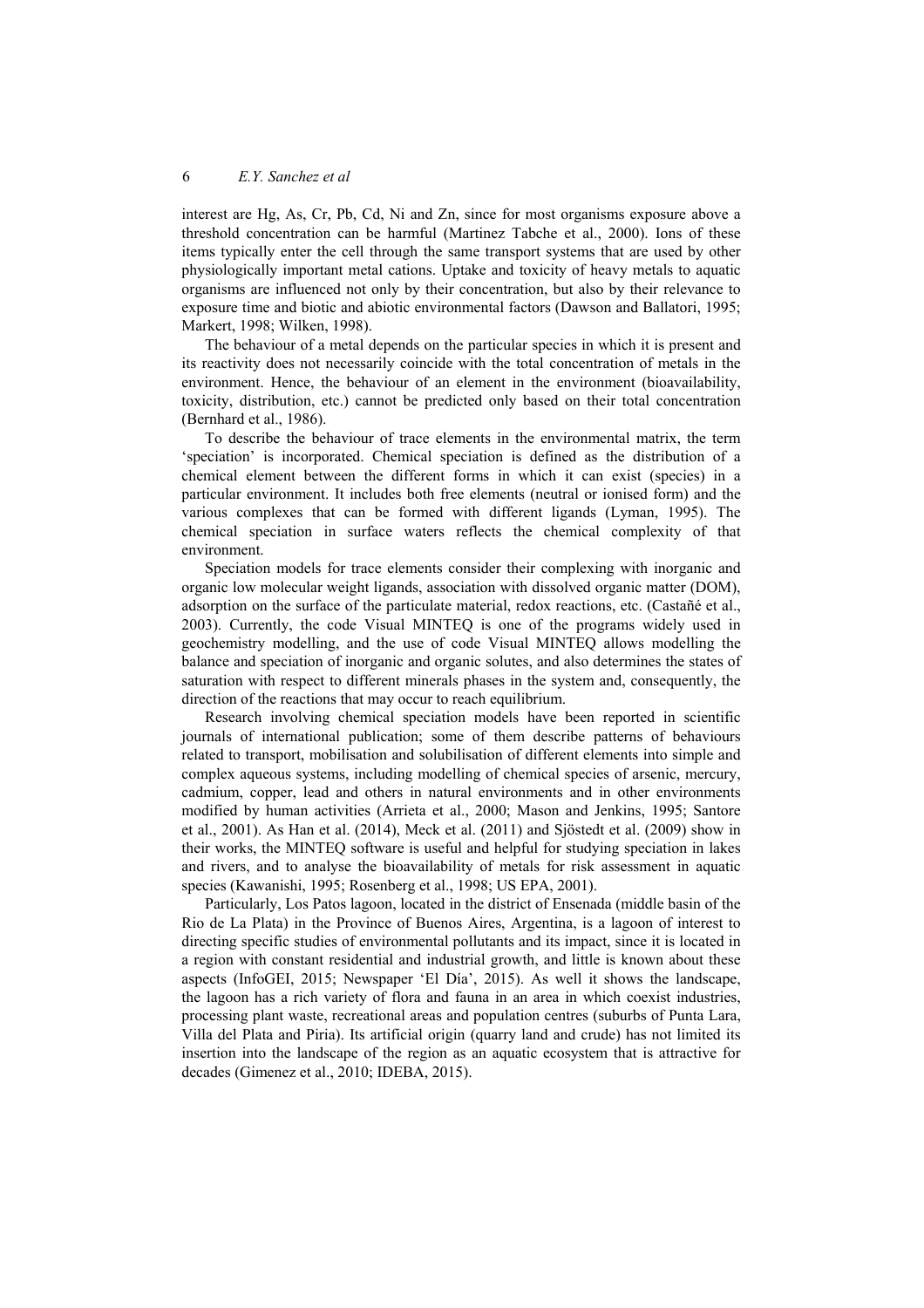Los Patos lagoon has a rectangular shape and an area of  $0.2 \text{ km}^2$ . In it, you can spot species such as black-necked swans, cutirí ducks, coots, red gusset, bataraces woodpeckers, sparrows, Tachuris seven colours, herons, chimangos, starlings and screamers. Its flora includes logging, ceiba, willows and vines (Birds in Focus, 2015).

In the last period, the mass media have made known to society different works in the private sector that would affect the dynamics of the water body (InfoGEI, 2015; Newspaper 'El Día', 2015).

The aim of this study is to quantify the levels of heavy metals in the lagoon, and modelling (with Visual MINTEQ software) the fractions in which these metals are forming aqueous inorganic species or complexed with organic matter, evidencing the relevance to know the labile fraction of metals vs. total concentrations for comparing it with guide levels.

## **2 Methodology**

#### *2.1 Sampling site*

As shown in Figure 1, Del Gato stream flows through the ground in SW-NE, and lagoon communicates with the stream by a small channel of just over 1 km called the Zanjon, and the whole system ends later in the Santiago River to finish in the river of La Plata. To the left of the lagoon is Diagonal 74 Street, the main route of communication between Punta Lara and the city of La Plata, which is a physical division with the sanitary landfill of *Coordinación Ecológica Área Metropolitana Sociedad del Estado* (CEAMSE).

**Figure 1** Map of the study area: *Los Patos* Lagoon (A), *El Zanjón* stream (B) and *Del Gato* stream (C) (see online version for colours)



#### *2.2 Sample collection and physicochemical characterisation*

Under sampling standards presented in Eaton et al. (1998), a single sample of lagoon in each of the months of December 2014 and March 2015 was taken.

The following in situ parameters were measured using a multiparameter probe – SPER CIENTIFIC for environmental quality: temperature, pH, dissolved oxygen (DO) and conductivity.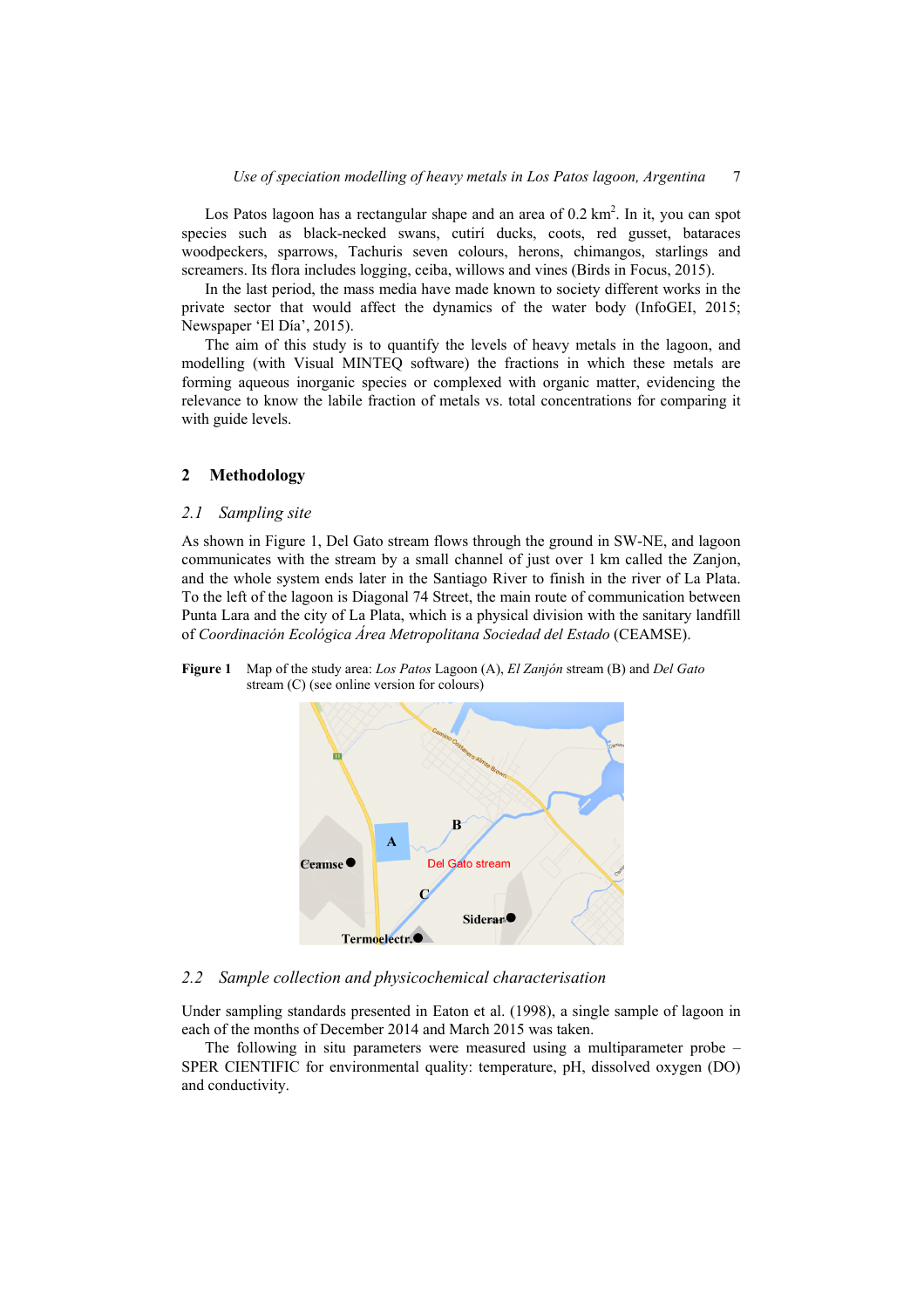In the laboratory, we analysed different physicochemical parameters in water samples, following the standard methods presented in Eaton et al. (1998). From here on, in parenthesis it shows the number of methods used.

For chlorides, we used the titration method with silver nitrate, using chromate as an end point indicator (S.M. 4500-Cl-B); alkalinity was measured titrating with HCl and phenolphthalein and bromocresol green as indicators (S.M. 2320 B).

For the determination of the sulphate content, the turbidimetric method was used, forming  $BaSO<sub>4</sub>$  from the reaction of the sample with  $BaCl<sub>2</sub>$  and reading the light absorbance of the suspension in a WGZ-20 Turbidimeter of Shanghai Xinrui Instruments and Meters co., Ltd. (S.M. 4500-SO4- E).

Phosphates were measured from the reaction with  $(NH<sub>4</sub>)<sub>6</sub>Mo<sub>7</sub>O<sub>24</sub>$  and  $SnCl<sub>2</sub>$  to form deep-coloured molybdenum blue, which is measured at 690 nm in a UV-Vis BIO TRAZA spectrophotometer model 752 (S.M. 4500-P D).

The chemical oxygen demand (COD) was determined by oxidation of the sample with  $K_2Cr_2O_7$  in closed reflux, then measuring unreacted dichromate in a UV-Vis BIO TRAZA spectrophotometer at 600 nm (S.M. 5220 D).

The content of metals (Fe, Ni, Cu, Zn, Pb, Hg, Ca, Mg, K and Na) was obtained by ICP-MS with 350 NexION equipment of Perkin Elmer, quantifying it by external calibration curve. Previously, the aqueous samples were digested by microwave (MARS 6).

### *2.3 Speciation modelling*

Visual MINTEQ 3.1 software was used to calculate the speciation of the metal cations in this work, by estimating the composition of aqueous dilute solutions in equilibrium with the solid phase. Through it, the mass distribution of the dissolved species is established and absorbed in multiple solid phases, for various conditions. This software has an extensive database of thermodynamic data, suitable for solving a wide variety of problems without obtaining additional equilibrium constants (Allison et al., 1991; Bethke, 2008; Felmy et al., 1984).

As input, it requires a chemical analysis of the sample of the lagoon (conductivity, pH, chloride, alkalinity, sulphate, phosphate and dissolved organic carbon (DOC)), concentrations of compounds of interest (iron, nickel, copper, zinc, lead, mercury, calcium, potassium and sodium) and other relevant variables for the system as the water temperature. Modelling results are exported as a file extension \*.xls for further processing.

#### **3 Results and discussion**

Values of physicochemical parameters and total concentrations of metals obtained in the monitoring of December (DM) and March (MM) are exposed in Table 1. These preliminary results show that the total concentrations of some metals under study, such as Pb, Hg and Cu, exceed levels established in guidelines (GL) for natural water quality (national and provincial) in both sampling campaigns, and also that heavy metals concentrations in DM were higher than those for MM by at least one order of magnitude.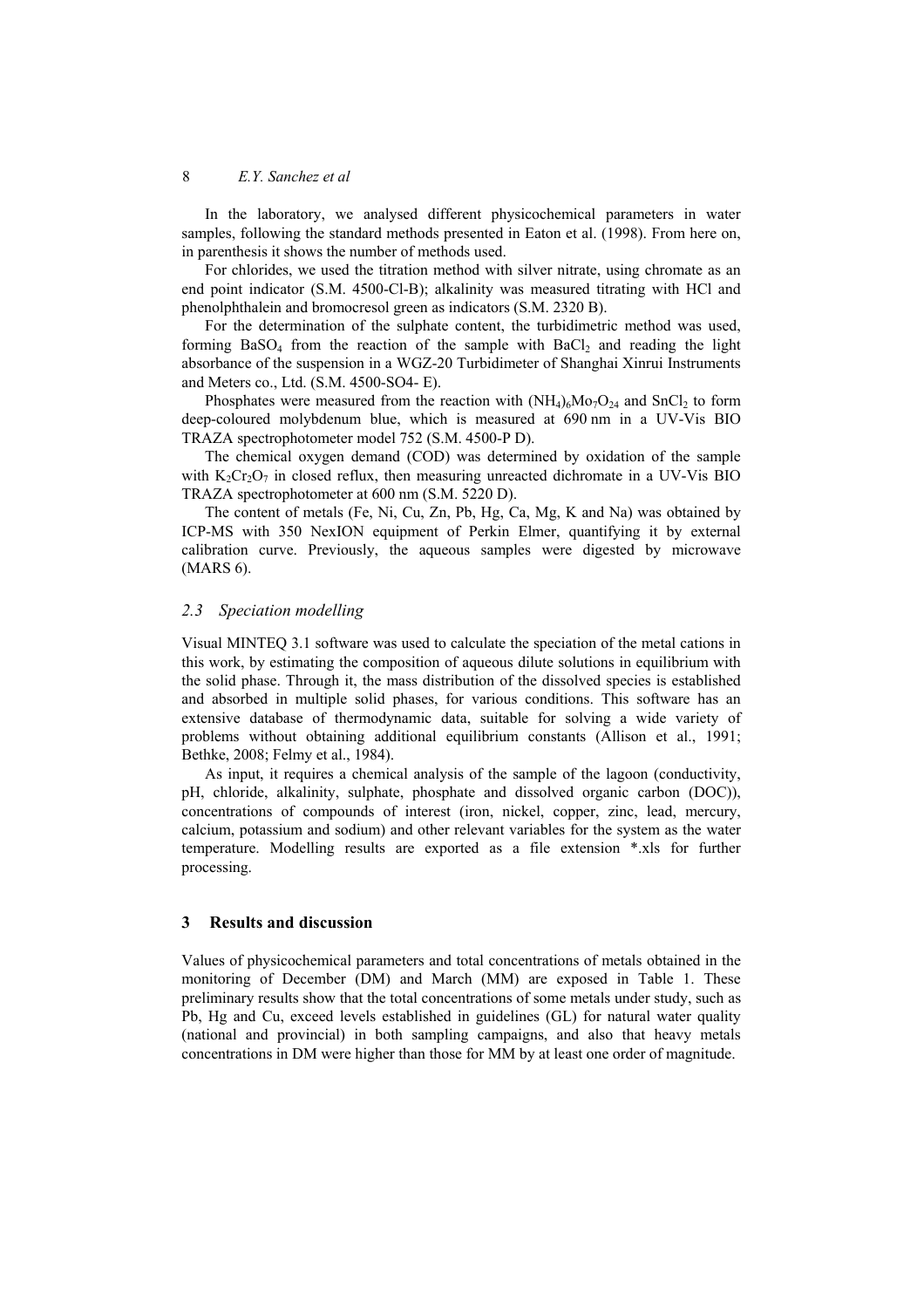| Parameter      | Units               | DΜ    | MМ    | Method                                  | GL (protection of<br><i>aquatic life</i> ) |
|----------------|---------------------|-------|-------|-----------------------------------------|--------------------------------------------|
| Temperature    | $\rm ^{\circ}C$     | 18.4  | 25.5  | SM 2550                                 | $(***)$                                    |
| Conduct.       | mS                  | 0.275 | 0.643 | SM 2510                                 | $^{(***)}$                                 |
| pH             | U pH                | 7.8   | 6.8   | S.M. 4500-H+B                           | $6.5 - 9.0$ (**)                           |
| D <sub>O</sub> | mgO <sub>2</sub> /L | 8.3   | 8.2   | S.M. 2515                               | $\geq$ 5 (*)                               |
| <b>DOC</b>     | mg/L                | 2.5   | 19.4  | <i>Allison</i> (1965)                   | $(***)$                                    |
| Phosphate      | $\mu$ g/L           | 342.0 | 237.0 | S.M. 4500-P                             | $(***)$                                    |
| Chlorides      | mg/L                | 42.3  | 98.2  | <b>SM 4500-CI-B</b>                     | $(***)$                                    |
| Sulphates      | mg/L                | 2.56  | 1.0   | SM 4500-SO <sub>4</sub> <sup>-</sup> -E | (***)                                      |
| Alkalinity     | mg $HCO3-/L$        | 77.0  | 149.4 | <b>SM 2320 B</b>                        | $(***)$                                    |
| Fe             | $\mu g/L$           | 831.0 | 30.4  | SM 3125                                 | $1370$ (*)                                 |
| Ni             | $\mu g/L$           | 14.7  | 0.2   | SM 3125                                 | $17.3$ (*); 6.34 (**)                      |
| Cu             | $\mu g/L$           | 22.0  | 2.1   | SM 3125                                 | $0.95$ (*); 0.45 (**)                      |
| Zn             | $\mu g/L$           | 52.6  | 1.4   | SM 3125                                 | $9.3$ (***)                                |
| Pb             | $\mu g/L$           | 9.4   | 2.1   | SM 3125                                 | $0.6$ (*); $0.52$ (**)                     |
| Hg             | $\mu g/L$           | 11.7  | 1.0   | SM 3125                                 | $0.029$ (*); $0.77$ (**)                   |
| Na             | mg/L                | 55    | 79.8  | SM 3125                                 | $(***)$                                    |
| K              | mg/L                | 5.3   | 7.9   | SM 3125                                 | $^{(***)}$                                 |
| Ca             | mg/L                | 7.5   | 15.0  | SM 3125                                 | $(***)$                                    |

**Table 1** Values of physicochemical parameters and total concentrations of metals

\*Secretary of Water Resources of the Nation, Argentina.

\*\*Resolution 42/06 of Water Authority of the Province of Buenos Aires.

\*\*\*No guide values in (\*) or (\*\*).

The results modelled with Visual MINTEQ software (Table 2) show that only Cu, Hg and Pb (DM), and Hg, Pb, Ni, Cu and Fe (MM) are present both as aqueous inorganic species and complexed with DOM, in greater proportion; however, these last fractions do not prevent that DM overcoming GL.

The complexes between metallic cations and DOM, frequently referred as DOC and in MINTEQ as fulvic acid (FA), are characterised by high stability resulting in a low bioavailability of these metals for the aquatic biota. There are also another complex with high stability with the participation of inorganic ligands, as carbonates and hydroxides (Reeder et al., 2006; Worms et al., 2006). Bioavailability is a complex process that involved basically the ability of the biota to displace the complexed metal, assuming a competition process between DOC, inorganic ligands and biotic ligands for the metals. Also, usually is considered the mitigating effects of competition with other cations (e.g.,  $Ca^{2+}$ , Na<sup>+</sup>) and protons for binding to the biotic ligand (Rüdel et al., 2015; Santore et al., 2001). MINTEQ analyses this situation as a multiple equilibrium situation, and the quantification occurs using the equilibrium constant. Thus, it is possible to provide the remaining fraction under conditions of rapid availability or accessibility (labile fraction). In this aspect, labile fractions 8, 84, 25, 17, 82 and 71% for the first sampling (DM), and 0, 87, 0, 0, 12 and 0% for the second sampling (MM) were observed for Cu, Zn, Hg, Pb, Ni and Fe, respectively (Figure 2).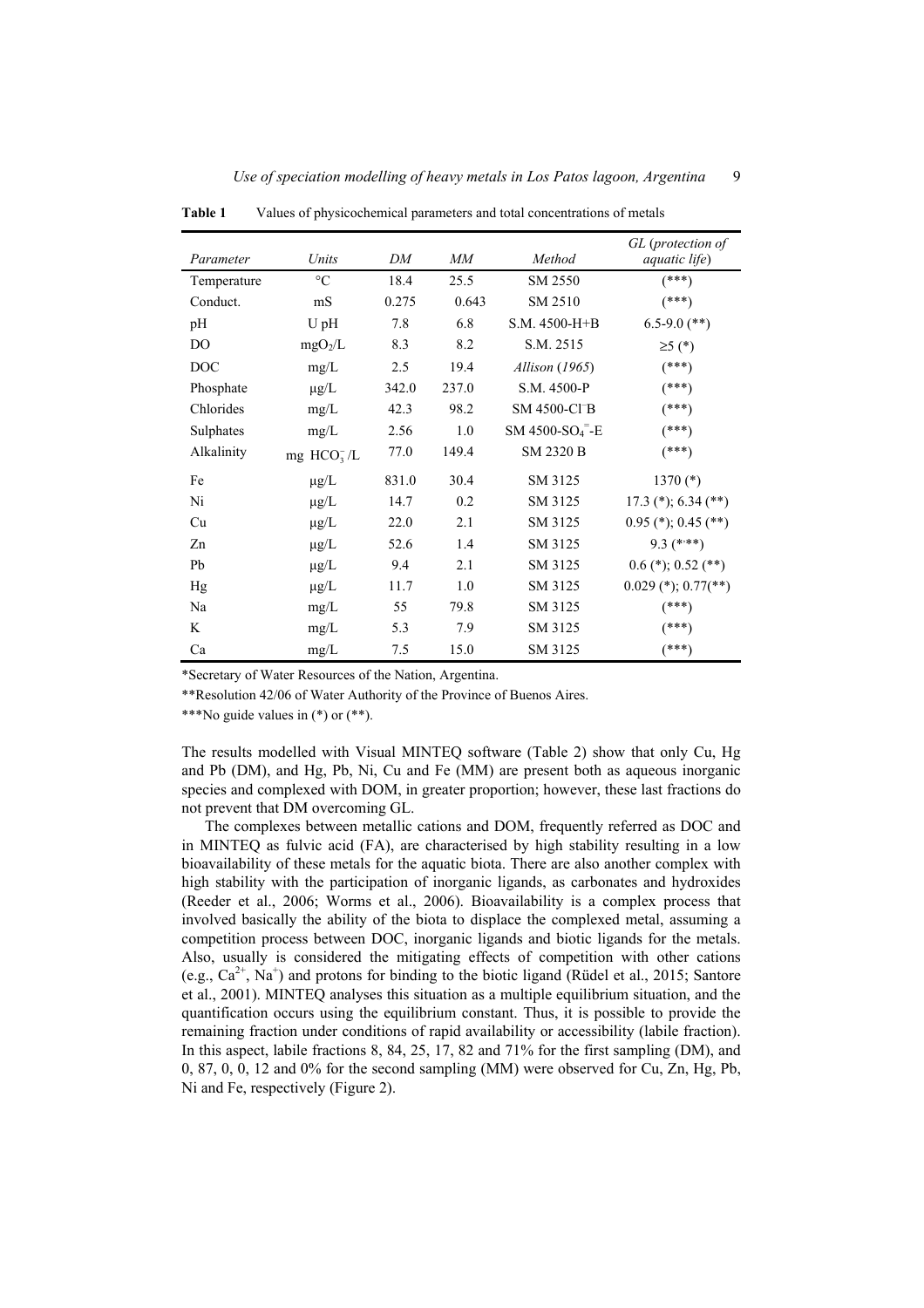|                    | DM                         |                            | MM                         |                                 |  |
|--------------------|----------------------------|----------------------------|----------------------------|---------------------------------|--|
|                    | Total<br>concentración (%) | Species<br>name            | Total<br>concentración (%) | Species<br>name                 |  |
| $Fe+3$             | 71.484                     | $Fe(OH)$ ;                 |                            |                                 |  |
|                    | 1.674                      | $Fe(OH)$ <sub>3</sub> (aq) | 100                        | $FA-Fe(III)(6)(aq)$             |  |
|                    | 1.096                      | Fe(OH) <sub>4</sub>        |                            |                                 |  |
|                    | 25.736                     | $FA-Fe(III)(6)(aq)$        |                            |                                 |  |
| $Ni+2$             | 77.733                     | $Ni+2$                     | 9.445                      | $Ni+2$                          |  |
|                    | 0.313                      | $NiOH+$                    | 0.174                      | $NiCO3$ (aq)                    |  |
|                    | 0.025                      | $NiCl+$                    | 2.113                      | $NiHCO3+$                       |  |
|                    | 0.098                      | NiHPO <sub>4</sub> (aq)    | 85.965                     | $FA-Ni(6)(aq)$                  |  |
|                    | 6.453                      | $NiCO3$ (aq)               | 2.26                       | $(6)$ Ni+2D(aq)                 |  |
|                    | 7.780                      | $NiHCO3+$                  | 0.016                      | $(6)$ NiHCO <sub>3+</sub> D(aq) |  |
|                    | 3.668                      | $FA-Ni(6)(aq)$             | 0.01                       | $NiSO4$ (aq)                    |  |
|                    | 3.677                      | $(6)$ Ni+2D $(aq)$         |                            |                                 |  |
|                    | 0.216                      | NiSO4(aq)                  |                            |                                 |  |
|                    | 0.024                      | Ni(OH) <sub>2</sub> (aq)   |                            |                                 |  |
| $\mathrm{Cu}^{+2}$ | 3.708                      | $\mathrm{Cu}^{+2}$         |                            |                                 |  |
|                    | 4.343                      | $CuOH+$                    |                            |                                 |  |
|                    | 0.279                      | Cu(OH) <sub>2</sub> (aq)   |                            |                                 |  |
|                    | 0.069                      | CuHPO <sub>4</sub> (aq)    |                            |                                 |  |
|                    | 48.78                      | $CuCO3$ (aq)               | 100                        | $FA-Cu(6)(aq)$                  |  |
|                    | 0.190                      | $CuHCO3+$                  |                            |                                 |  |
|                    | 0.518                      | $Cu(CO_3)_2^{-2}$          |                            |                                 |  |
|                    | 0.175                      | $(6)Cu+2D(aq)$             |                            |                                 |  |
|                    | 0.011                      | CuSO <sub>4</sub> (aq)     |                            |                                 |  |
|                    | 41.913                     | $FA-Cu(6)(aq)$             |                            |                                 |  |
| $\text{Zn}^{+2}$   | 78.073                     | $Zn^{+2}$                  | 69.49                      | $Zn+^2$                         |  |
|                    | 2.409                      | $ZnOH+$                    | 6.965                      | $FA-Zn(6)(aq)$                  |  |
|                    | 2.985                      | Zn(OH) <sub>2</sub> (aq)   | 0.365                      | $ZnOH+$                         |  |
|                    | 0.192                      | $ZnCl+$                    | 1.986                      | ZnCO <sub>3</sub> (aq)          |  |
|                    | 0.225                      | ZnHPO <sub>4</sub> (aq)    | 0.410                      | $ZnCl+$                         |  |
|                    | 10.038                     | $ZnCO3$ (aq)               | 0.082                      | $ZnSO4$ (aq)                    |  |
|                    | 2.004                      | $ZnHCO3+$                  | 0.063                      | ZnHPO <sub>4</sub> (aq)         |  |
|                    | 0.130                      | $FA-Zn(6)(aq)$             | 3.986                      | $ZnHCO3+$                       |  |
|                    | 0.237                      | $ZnSO4$ (aq)               | 0.026                      | Zn(OH) <sub>2</sub> (aq)        |  |
|                    | 3.693                      | $(6)Zn+2D(aq)$             | 16.626                     | $(6)Zn+2D(aq)$                  |  |
|                    | 0.014                      | $Zn(CO_3)_2^{-2}$          |                            |                                 |  |

## **Table 2** Percentage distribution of species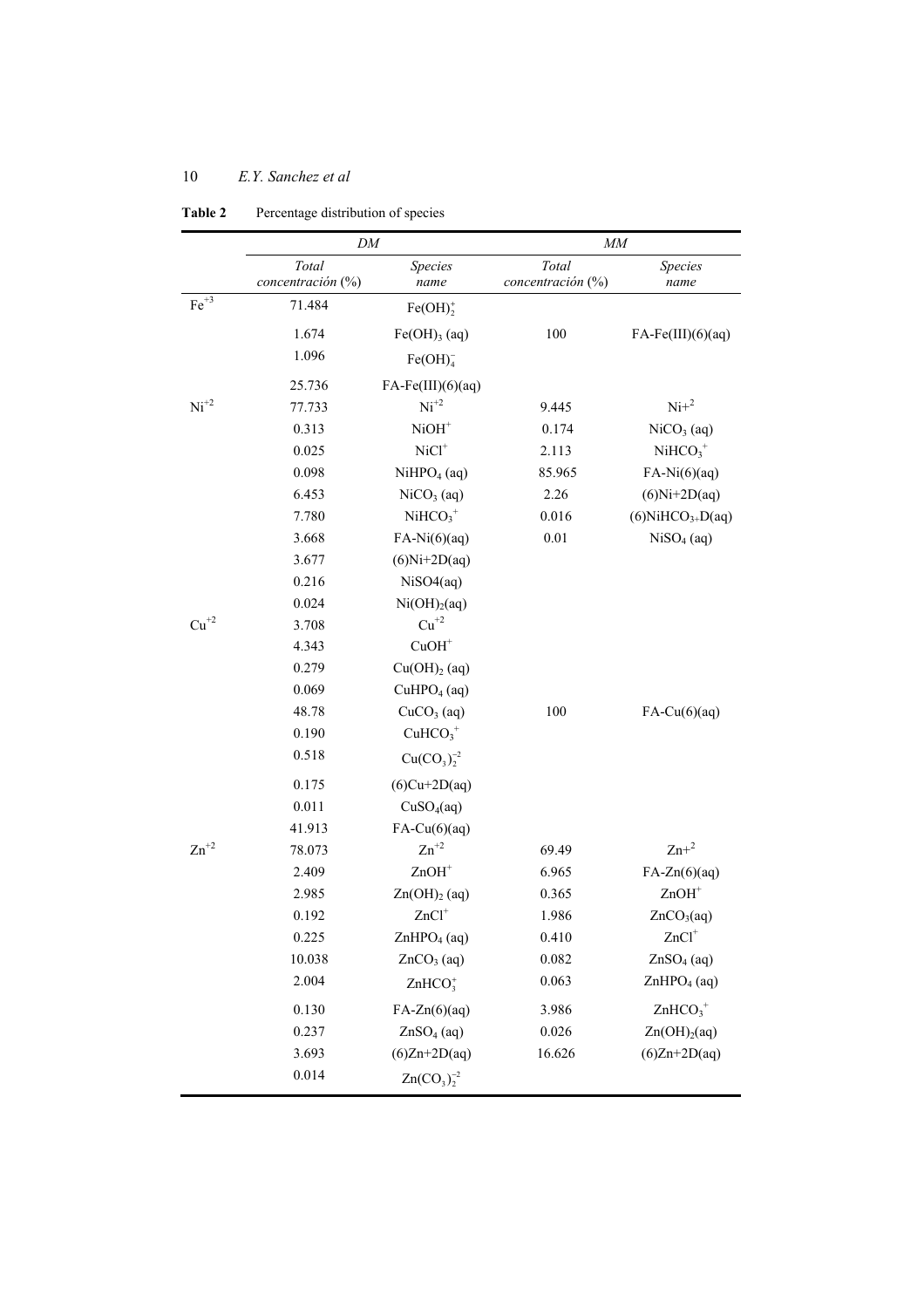|                    | DM                            |                          | MM                            |                        |  |
|--------------------|-------------------------------|--------------------------|-------------------------------|------------------------|--|
|                    | Total<br>concentración $(\%)$ | <i>Species</i><br>name   | Total<br>concentración $(\%)$ | <i>Species</i><br>name |  |
| $\mathrm{Pb}^{+2}$ | 8.252                         | $Pb^{+2}$                | 0.021                         | $Pb+^2$                |  |
|                    | 62.473                        | $PbCO3$ (aq)             | 0.035                         | $PbCO3$ (aq)           |  |
|                    | 13.830                        | $FA-Pb(6)(aq)$           | 0.030                         | $PbHCO3+$              |  |
|                    | 8.567                         | $PbOH+$                  | 99.906                        | $FA-Pb(6)(aq)$         |  |
|                    | 0.199                         | Pb(OH) <sub>2</sub> (aq) |                               |                        |  |
|                    | 0.248                         | $PbCl+$                  |                               |                        |  |
|                    | 0.059                         | PbSO <sub>4</sub> (aq)   |                               |                        |  |
|                    | 0.015                         | PbHPO <sub>4</sub> (aq)  |                               |                        |  |
|                    | 0.634                         | $Pb(CO_3)_2^{-2}$        |                               |                        |  |
|                    | 5.332                         | $PbHCO3+$                |                               |                        |  |
|                    | 0.390                         | $(6)Pb+2D(aq)$           |                               |                        |  |
| $Hg^{+2}$          | 32.642                        | Hg(OH) <sub>2</sub>      |                               |                        |  |
|                    | 3.596                         | HgCl <sub>2</sub>        |                               |                        |  |
|                    | 0.043                         | $HCl3-1$                 |                               |                        |  |
|                    | 23.582                        | HgClOH(aq)               | 100                           | $FA-Hg(6)(aq)$         |  |
|                    | 0.047                         | HgCO <sub>3</sub> (aq)   |                               |                        |  |
|                    | 0.378                         | HgOHCO <sub>3</sub>      |                               |                        |  |
|                    | 39.705                        | $FA-Hg(6)(aq)$           |                               |                        |  |

Table 2 Percentage distribution of species (continued)

**Figure 2** Percentage ratio between the total and labile concentration for December monitoring (DM) and March monitoring (MM)



The sample DM besides presenting high values of total metal concentrations shows low proportions of organic matter, which together manifests higher values of labile fractions of the metal cations compared with the values observed in sample MM. The decreased levels of metals in the sample March with respect to DM shown in Table 1 (1–2 orders of magnitude) could be explained by the increase in blooms of *Pistia stratiotes* between January and March 2015, with proven ability for uptake of metals (Cd and Hg), and contribute to the removal of ammonium nitrogen and phosphorus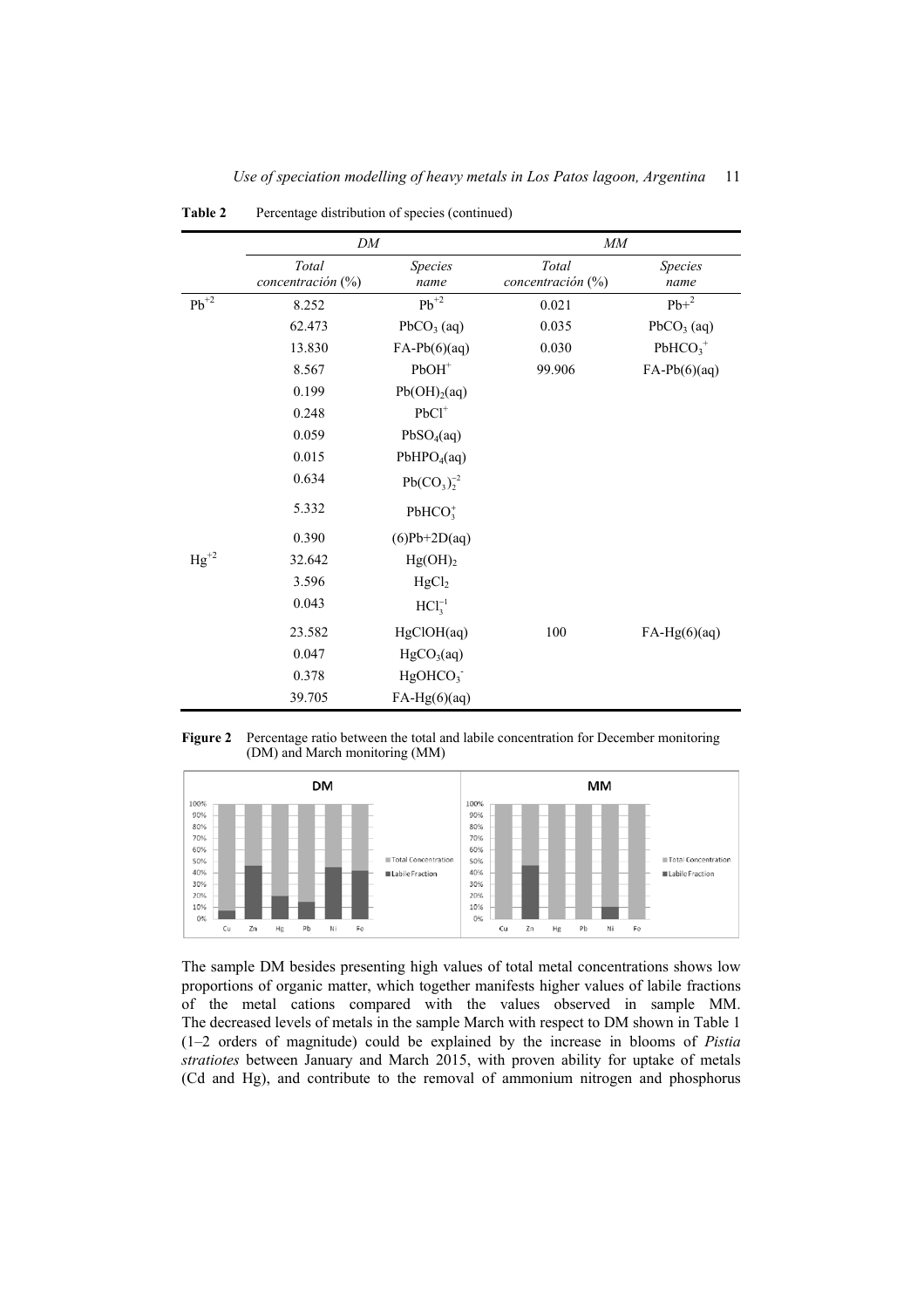(Putra et al., 2015; Tripathi et al., 2010). Moreover, the variability of the metal speciation percentage in both scenarios (Table 2) could be attributed to the marked difference in the values of DOC.

The results show that if the total concentrations of metals are in the order of the guide levels, it is essential to study the speciation and bioavailability to quantify the risk that they represent and thus develop an appropriate management (Figure 3). However, when the total metal concentration exceeds one or more orders of magnitude to the reference values, the role of speciation is of lower relevance.

**Figure 3** Graphical representation of the total and labile concentration, and guide level (GL)



As shown in Table 2, it is observed that not all metals have the same affinity for inorganic ligands, without taking into account the affinity for organic matter, since  $Ni^{+2}$ .  $Cu^{+2}$ ,  $Zn^{+2}$  and Pb<sup>+2</sup> are found as free metal or bound to the carbonate species  $(HCO_3^-/CO_3^-)$ , whereas Fe<sup>+3</sup> and Hg<sup>+2</sup> have more affinity to OH<sup>-</sup> (and Pb<sup>+2</sup> to a lesser extent).  $Ni^{+2}$ ,  $Cu^{+2}$ ,  $Pb^{+2}$ ,  $Zn^{+2}$  and  $Hg^{+2}$  form complexes with Cl<sup>-</sup>, HPO<sub>4</sub> and SO<sub>4</sub> ligands, with little relevance.

Finally, as all surface water body has a natural dynamic in which the parameters are modified cyclically, so it is necessary to know the maximum and minimum values at different stages of the cycle for complete management. The results of this study demonstrate the importance of knowing speciation for the implementation of specific regulatory mechanisms, such as the law allowed effluent and wastewater discharged. Indeed, European and US legislation incorporates these criteria with different modalities, driven by the use of software features as MINTEQA2.

#### **4 Conclusions**

These results demonstrate the relevance of using speciation analysis of metal cations in particular when their concentrations are in the order of levels or reference guide. In this study, this situation occurs with bioavailability reductions of 100% for Pb, Hg and Cu. However, when the concentrations are higher than the reference values, the complexation effect decreases and loses its decisive significance.

Preliminary results manifest a complex dynamic of the lagoon, showing a high variability in individual monitored parameters. In this aspect, it is necessary a more detailed assessment of the lagoon, including analysis of metals in *P. stratiotes*, together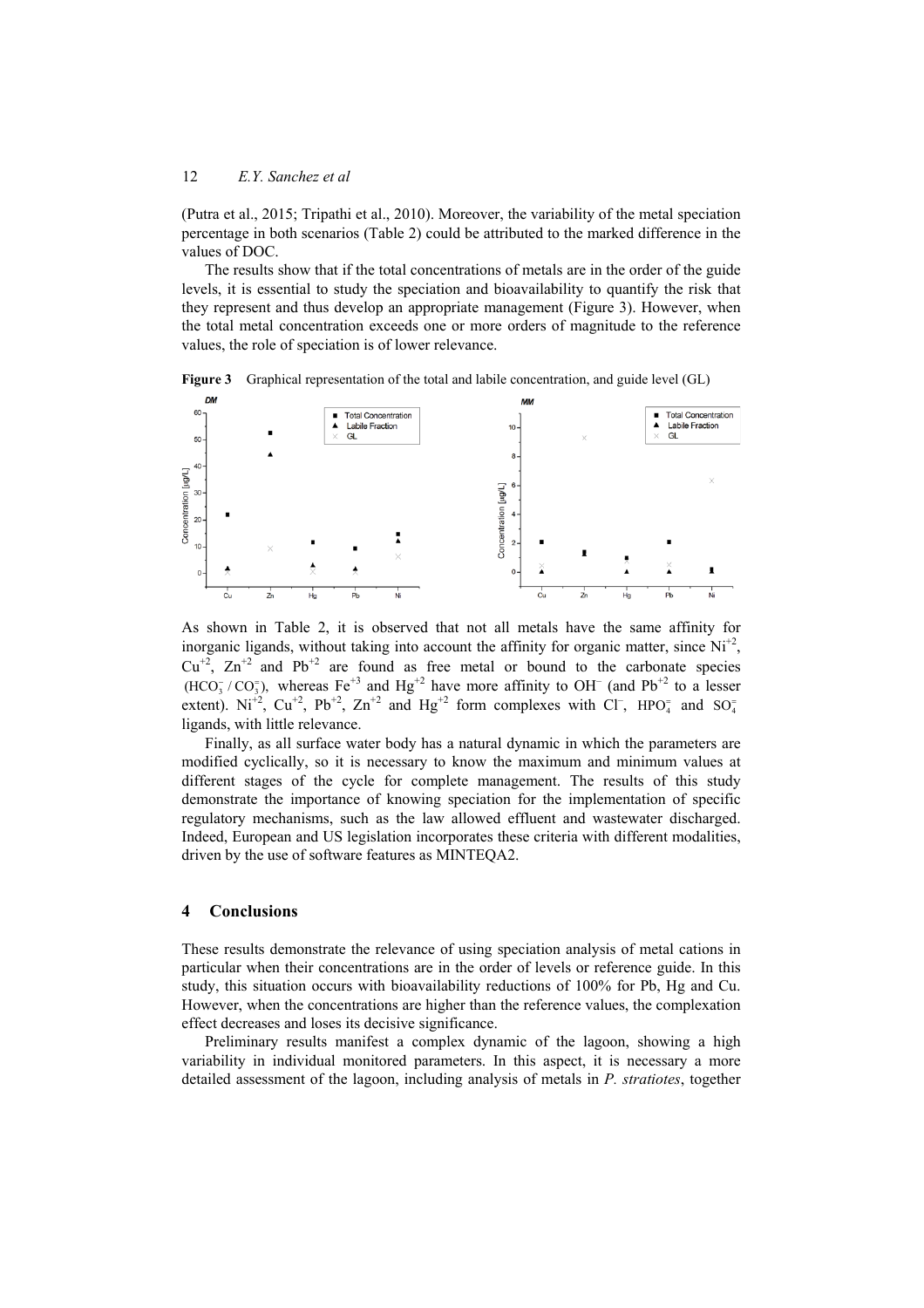with the characterisation of their sediments that can be used as a solid phase interaction in the model, and thus achieve a more representative evaluation stage.

A final comment raises the need to incorporate this type of analysis for improving the management and assessing the potential risk that can be found in the water bodies, without forgetting that the models are only a representation of a real system and the goodness of their results depends mainly on the quality of the input data. In this aspect, it is important to ensure the application of standard analytical methods and to include a validation stage of modelling results through laboratory studies of speciation dynamics.

### **Acknowledgements**

The authors thank the National Council of Scientific and Technical Research (CONICET), the Commission for Scientific Research of the Province of Buenos Aires (CIC PBA), the Environmental Program of University Extension (PAEU) and the National University of La Plata (UNLP) for contributing fund to this work.

#### **References**

Albert, L. (1999) *Environmental Toxicology Course*, Noriega Ed. Mexico, p.310.

- Allison, J.D., Brown, D.S. and Novogradac, K.J. (1991) *MINTEQA*2*/PRODEFA*2, *A Geochemical Assessment Model for Environmental Systems: Version* 3. 0 *User*'*s Manual*, Technical Report EPA/600/3-91/021, https://www.epa.gov/sites/production/files/documents/SUPPLE1.Pdf (Accessed 26 July, 2016).
- Allison, L.E. (1965) 'Organic carbon' in CA black (Edit)', *Methods of Soil Analysis*, Agronomy, Vol. 9, pp.1367–1389.
- Arrieta, M.A., Peri, S.I., Apartin, C., Rosenberg, C.E., Fink, N.E. and Salibian, A. (2000) 'Blood lead concentration and delta-aminolevulinic acid dehydratase activity in adult Bufo arenarum', *Arch. Physiol. Biochem.*, Vol. 108. pp.275–280.
- Bernhard, M., Brinckman, F.E. and Irgolic, K.J. (1986) 'Why speciation', in Bernhard, M., Brinckman, F.E. and Sadler, P.J. (Eds.): *The Importance of Chemical Speciation in Environmental Processes,* Springer-Verlag, Berlin. pp.7–14.
- Bethke, C.M. (2008) *Geochemical and Biogeochemical Reaction Modelling*, 2nd ed., Cambridge University Press, UK.
- Birds in Focus (2015) https://avesenfoco.wordpress.com/ (Accessed 26 July, 2016).
- Bohn, H., McNeal, B. and O`Connor, G. (2001) *Soil Chemistry*, 2nd ed., J. Wiley & Sons, Inc., Canada, p.341.
- Castañé, P.M., Topalián, M.L., Cordero, R.R. and Salibián, A. (2003) 'Influencia De La Especiación De Los Metales Pesados En Medio Acuático Como Determinante De Su Toxicidad', *Rev. Toxicol*., Vol. 20. pp.13–18.
- Dawson, D.C. and Ballatori, N. (1995) 'Membrane transporters as sites of action and routes of entry for toxic metals', in Goyer, R.A. and Cherian, G. (Eds.): *Toxicology of Metals*, Springer-Verlag, Berlin, pp.53–76.
- Eaton, A.D., Clesceri, L.S., Greenberg, A.E., Franson, M.A.H., American Public Health Association, American Water Works Association and Water Environment Federation (1998) *Standard Methods for the Examination of Water and Wastewater*, American Public Health Association, Washington DC.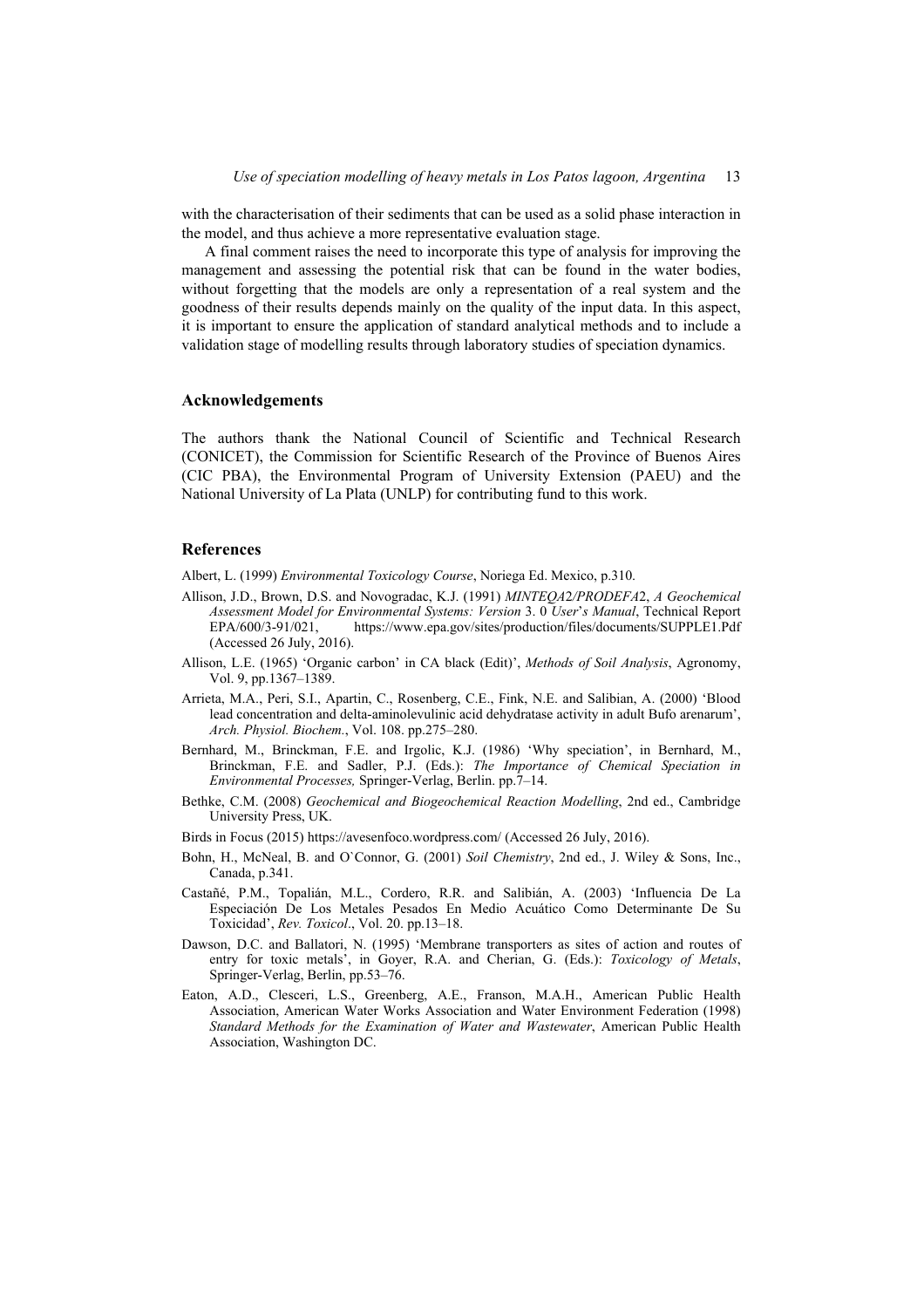- Esteves, J., Gil, M. and Harvey, M. (1996) *Evaluación De La Contaminación Por Metales En Sedimentos y Materiales En Suspensión De La Cuenca Turbio-Gallegos*, Technical Report N°12. Integrated Management Plan of the Patagonian Coastal Zone. Puerto Madryn, Argentine, p.21.
- Felmy, A.R., Girvin, D.C. and Jenne, E.A. (1984) *Minteq: A Computer Program for Calculating Aqueous Geochemical Equilibria*, Technical Report EPA-600/3-84-032, U.S. EPA, Athens, GA.
- Gimenez, J.E., Hurtado, M.A., Kalesnik, F. and Martinez, O.R. (2010) 'Relationships between landforms, soils and vegetation in the river plate coastal plain, Argentina', *Water and Environment Journal*, Vol. 25, No. 3, pp.366–377.
- Han, S., Zhang, Y., Masunaga, S., Zhou, S. and Naito, W. (2014) 'Relating metal bioavailability to risk assessment for aquatic species: Daliao River watershed, China', *Environmental Pollution*, Vol. 189, pp.215–222.
- Hart, C. and Fuller, S. (1974) *Pollution Ecology of Freshwater Invertebrates*, Academic Press Inc., New York and London, p.389.
- IDEBA (Spatial Data Infrastructure of the Province of Buenos Aires) (2015) http://sig. gobierNo. gba.gov.ar/sig/ideba/ (Accessed 2 December, 2015)
- InfoGEI (2015) http://infogei.com.ar/cable/11813/preocupa\_la\_deforestacion\_e\_intervencion\_ de zonas protegidas en ensenada/ (Accessed 26 July, 2016).
- Kawanishi, S. (1995) 'Role of active oxygen species in metal- induced DNA damage', in Goyer, R.A. and Cherian, G. (Eds.): *Toxicology of Metals*, Springer-verlag, Berlin, pp.349–371.
- Lyman, W.J. (1995) 'Transport and transformation processes', in Rand G.M. (Ed): *Fundamentals of Aquatic Toxicology*, Taylor & Francis, Washington, pp.449–492.
- Mariani, C. and Pompêo, M. (2008) 'La calidad del sedimento: La contaminación por metales puede ser una amenaza para los seres vivos', *Today Science Journal*, Vol. 18, No. 107, pp.48–53.
- Markert, B. (1998) 'Distribution and biogeochemistry of inorganic chemicals in the environment'. in Schüürmann, G. and Markert, B. (Ed.): *Ecotoxic*, John Wiley & Sons, Nueva York, pp.165–222.
- Martinez Tabche, L., Gómez Oliván, L., Martínez, M., Castillo, C. and Santiago, A. (2000) 'Toxicity of nickel in artificial sediment on acetylcholinesterase activity and hemoglobin concentration of the aquatic flea, moina macrocopa', *Journal of Environmental Hidrology*, Vol. 8, No. 4. pp.1–10.
- Mason, A.Z. and Jenkins, K.D. (1995) 'Metal detoxification in aquatic organisms', in Tessier, A. and Turner, D.R. (Ed.): *Metal Speciation and Bioavailability in Aquatic Systems*, John Wiley & Sons, Chichester, pp.479–608.
- Meck, M.L., Masamba, W.R.L., Atlhopheng, J. and Ringrose, S. (2011) 'Natural attenuation of mining pollutants in the transboundary Save River', *Physics and Chemistry of the Earth*, Vol. 36, pp.836–841
- Newspaper 'El Día' (2015) http://www.eldia.com/la-ciudad/denuncian-que-corre-riesgos-la-lagunalos-patos-en-ensenada-68430 (Accessed 26 July, 2016)
- Putra, R.S., Cahyana, F. and Novarita, D. (2015) 'Removal of lead and copper from contaminated water using Eapr system and uptake by water lettuce (Pistia stratiotes, L.)', *Procedia Chemistry*, Vol. 14, No. 2015, pp.381–386.
- Reeder, R.J., Schoonen, M.A.A. and Lanzirotti, A. (2006) 'Metal speciation and its role in bioaccessibility and bioavailability', *Reviews in Mineralogy and Geochemistry*, Vol. 64, No. 1, pp.50–113.
- Rosenberg, C.E., Peri, S.I., Arrieta, M.A., Fink, N.E. and Salibian, A. (1998) 'Red blood cell osmotic fragility in Bufo Arenarum exposed to lead', *Arch*. *Physiol*. *Biochem*, Vol. 106, pp.19–24.